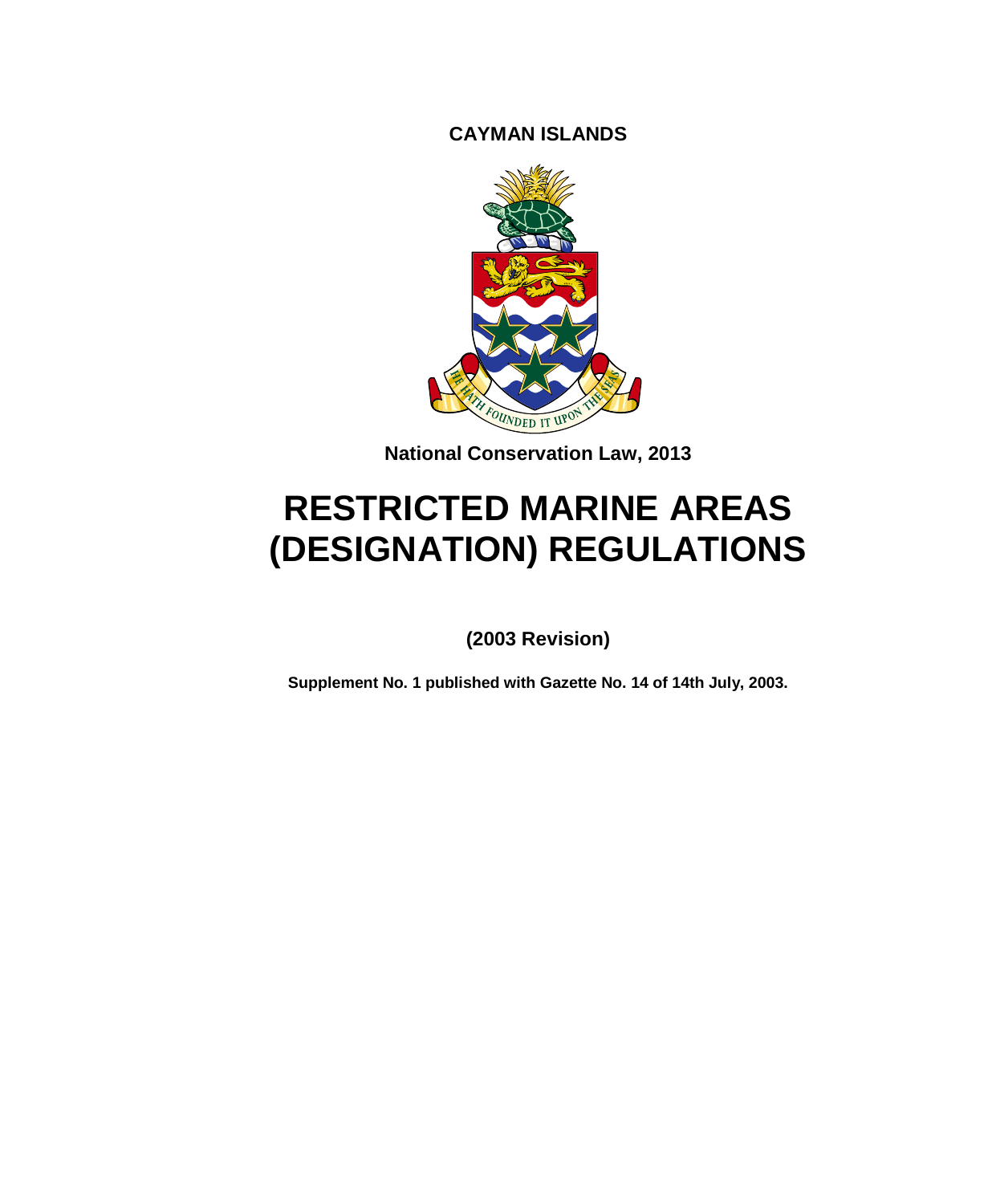# **PUBLISHING DETAILS**

Revised under the authority of the Law Revision Law (1999 Revision).

The Restricted Marine Areas (Designation) Regulations, 1985 made the 2nd January, 1985

Consolidated with the-

Restricted Marine Areas (Amendment) (Designation) Regulations, 2002 made the 20th December, 2002.

Consolidated and revised this 27th day of May, 2003.

*Note (not forming part of the Regulations): This revision replaces the 1998 Revision which should now be discarded.*

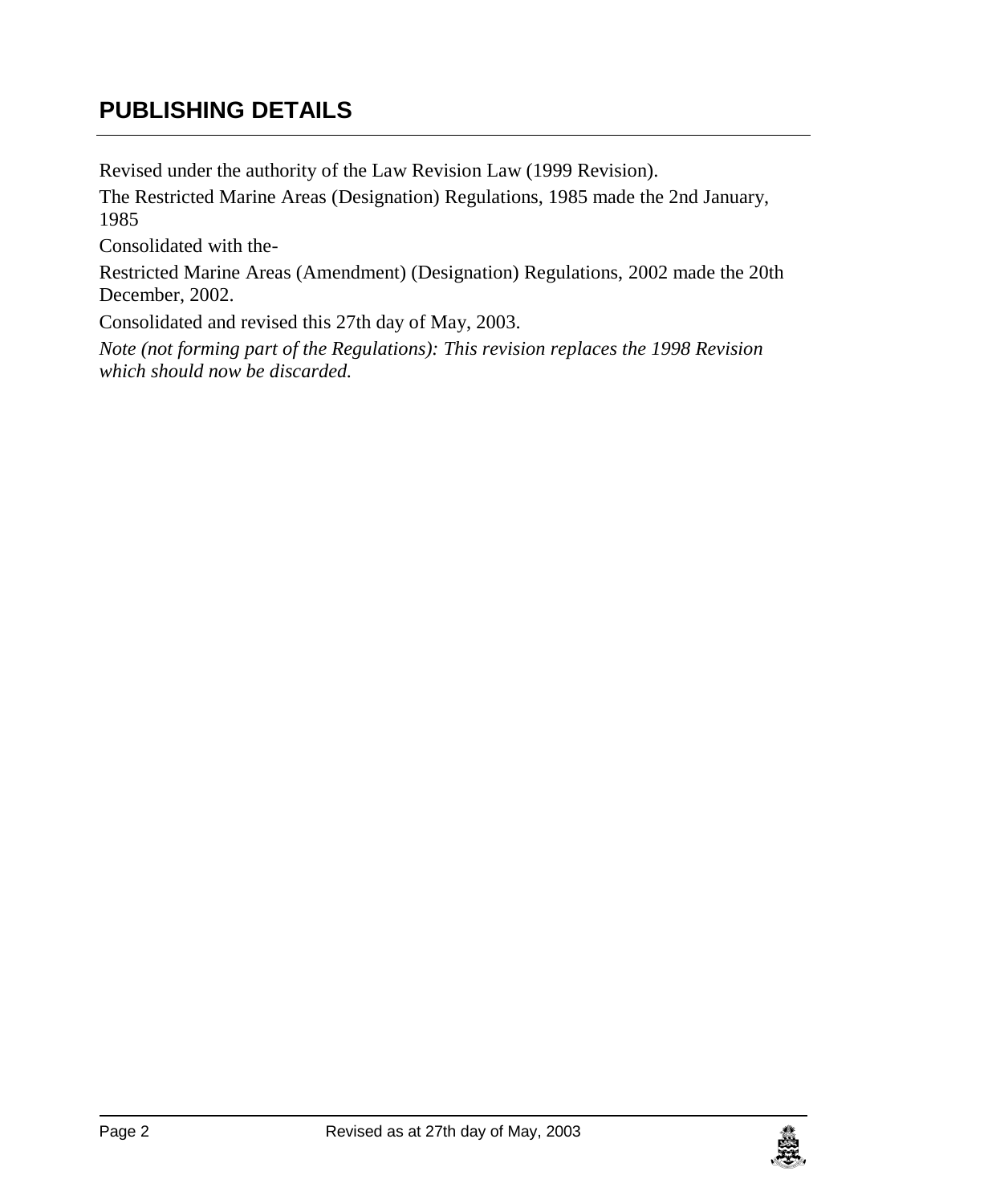#### **CAYMAN ISLANDS**



**National Conservation Law, 2013**

# **RESTRICTED MARINE AREAS (DESIGNATION) REGULATIONS**

**(2003 Revision)**

## **Arrangement of Regulations**

| Regulation                                |  | Page |
|-------------------------------------------|--|------|
| $\mathbf{1}$ .                            |  |      |
| 2.                                        |  |      |
| 3.                                        |  |      |
| 4.                                        |  |      |
| 5.                                        |  |      |
| 6.                                        |  |      |
| <b>FIRST SCHEDULE</b>                     |  |      |
| <b>Designated Restricted Marine Areas</b> |  |      |
| <b>SECOND SCHEDULE</b>                    |  | 9    |
| <b>PART A</b>                             |  | 9    |
| <b>PART B</b>                             |  | 10   |
| <b>PART C</b>                             |  | 11   |

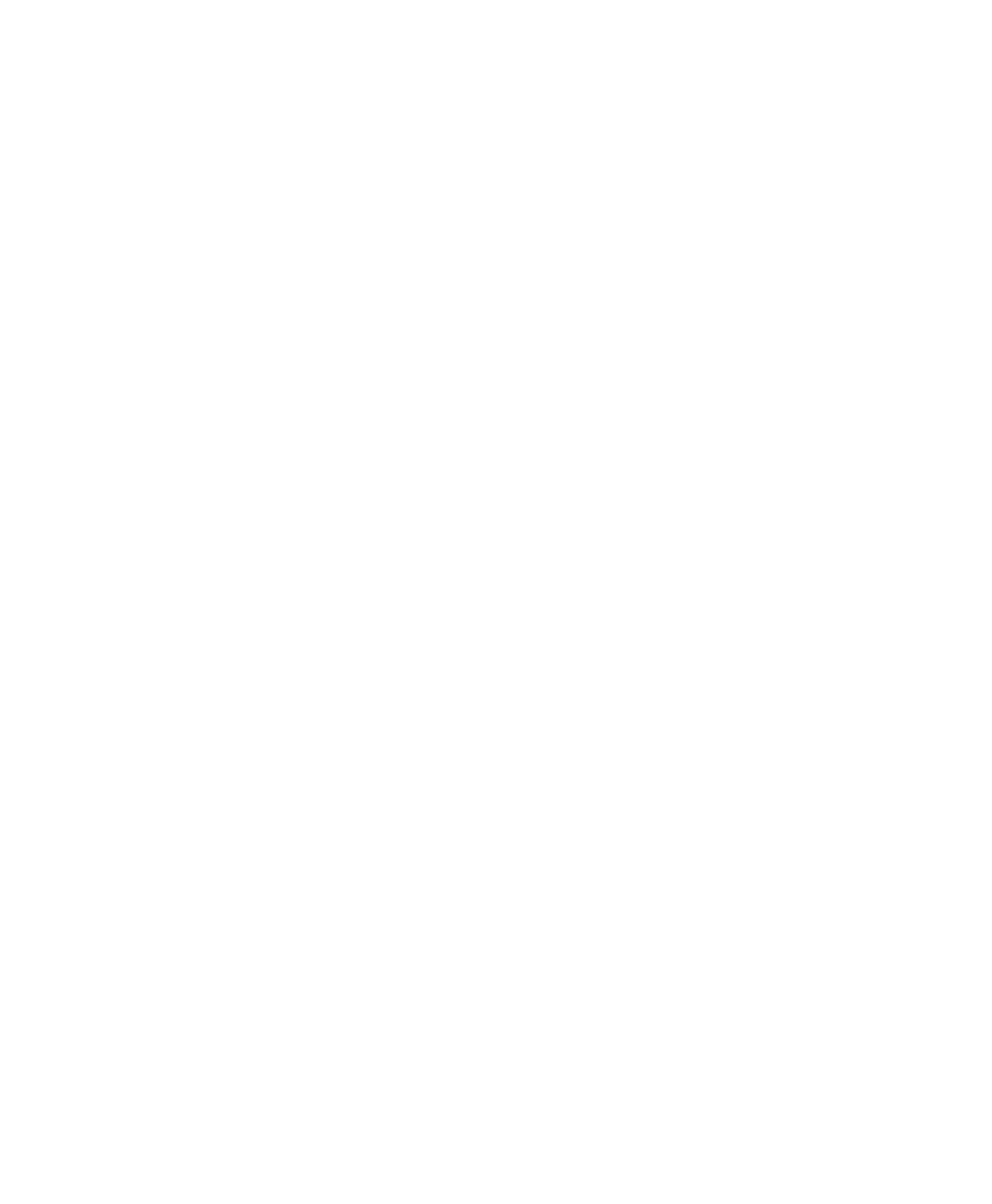### **CAYMAN ISLANDS**



#### **National Conservation Law, 2013**

# **RESTRICTED MARINE AREAS (DESIGNATION) REGULATIONS**

### **(2003 Revision)**

#### <span id="page-4-0"></span>**1. Citation**

**1**. These regulations may be cited as the Restricted Marine Areas (Designation) Regulations (*2003 Revision*).

#### <span id="page-4-1"></span>**2. Definition**

**2**. In these regulations-

"**Grand Cayman (Twelve Mile Bank)**" means the area of relatively shallow water bounded by the 650 foot depth contour and whose approximate centre lies at 19o19'48"N 81o35'00"W due west of Grand Cayman.

#### <span id="page-4-2"></span>**3. Designation**

**3**. The areas specified in the First Schedule are designated as Restricted Marine Areas

#### <span id="page-4-3"></span>**4. Map form of the First Schedule**

**4**. The Second Schedule sets out in map form the designated grouper spawning areas specified in paragraphs (d) to (g) of the First Schedule.

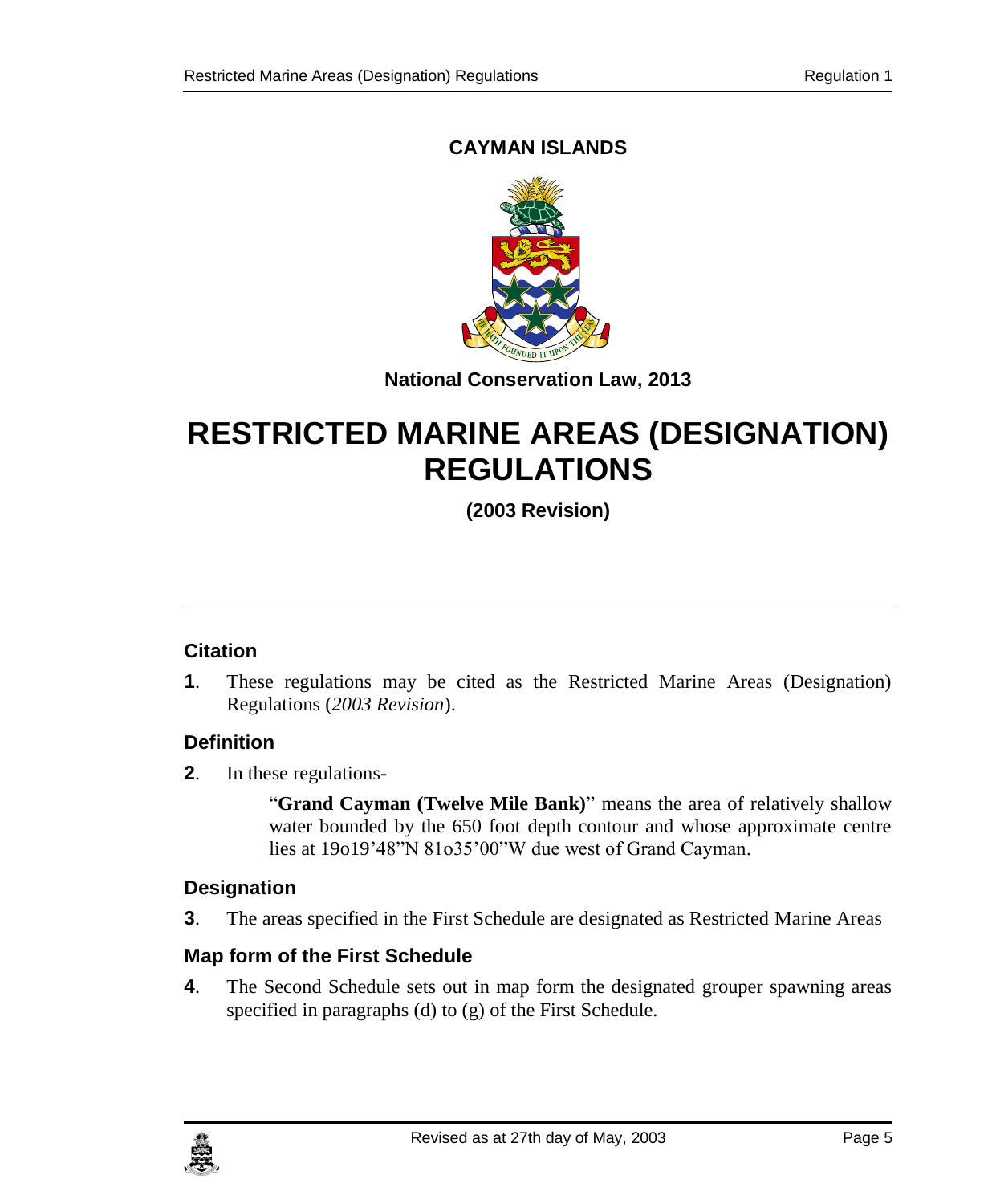#### <span id="page-5-0"></span>**5. Restriction upon entry**

**5**. Whoever, without a licence issued by the Board, enters a Restricted Marine Area is guilty of an offence.

#### <span id="page-5-1"></span>**6. Penalty**

**6**. Any person guilty of an offence is liable on summary conviction to a fine of five hundred dollars and to imprisonment for six months, and the Court so convicting may order forfeiture under section 26.

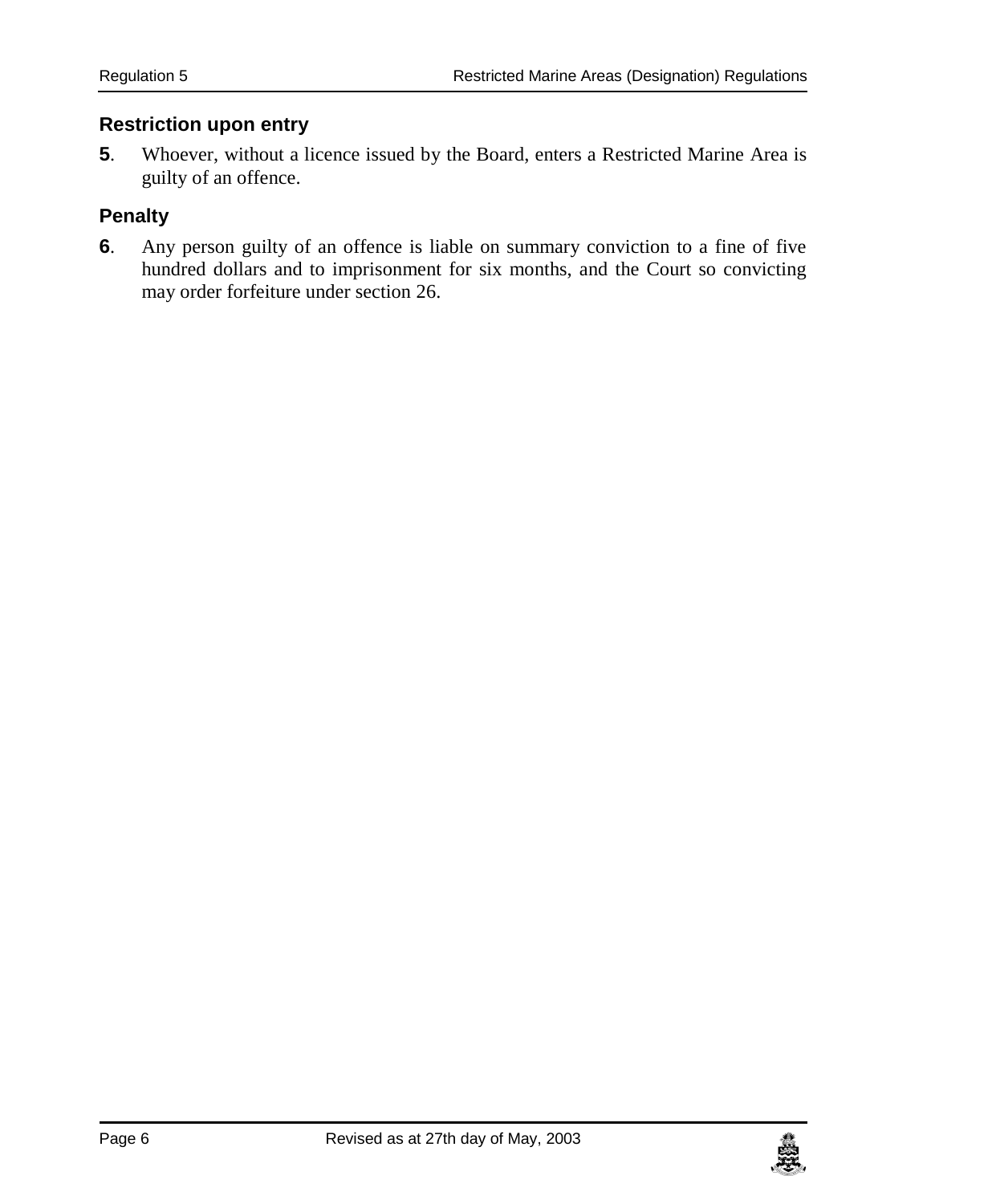# <span id="page-6-0"></span>**FIRST SCHEDULE**

#### **Designated Restricted Marine Areas**

- <span id="page-6-1"></span>(a) The area off East End, Grand Cayman known as Coxswain Bank which area is more particularly described and demarcated as lying between 19° 20' 28" North latitude 81 4' 39" West longitude and 19° 20' 58" North latitude 81° 4' 39" West longitude and 19° 20' 58" North latitude, 81° 4' 0" West longitude, 19° 20' 28" North latitude, 81° 4' 12" West longitude.
- (b) The area of the north east part of Little Cayman known as the Grouper Hole which area is more particularly described and demarcated as lying between 19° 42' 48" North latitude, 79° 56' 42" West longitude and 19° 41' 48" North latitude, 79° 57' 42" West longitude and 19 ° 41' 48" North latitude, 79° 57' 42" West longitude and 19° 41' 48" North latitude, 79° 57' 42" West longitude, 19° 42' 48" North latitude, 79° 57' 42" West longitude, 19° 42' 48" North latitude 79° 57' 42" West longitude.
- (c) The grouper spawning area off the north east point of Cayman Brac which area is more particularly described and demarcated as lying between 19° 44' 41" North latitude, 79° 42' 33" West longitude and 19° 45' 26" North latitude, 79° 42' 33" West longitude and 19° 45' 26" North latitude 79° 43' 24" West longitude and 19° 44' 41" North latitude, 79° 43' 24" West longitude.
- (d) the grouper spawning area situate at a point starting at a point 19o39'12"N 80o6'33"W at the 50 foot depth contour approximately 1,950 feet due south of the light house on the western end of Little Cayman (19o39'31"N 80o6'33"W) thence due south for a distance of approximately 1,800 feet to a point 19o38'53"N 80o6'33"W at the 650 foot depth contour, thence in a westerly direction along the 650 foot depth contour for a distance of approximately 4,200 feet to a point 19o38'56"N 80o7'18"W, thence in a north westerly direction along the 650 foot depth contour for a distance of approximately 1,800 feet to a point 19o39'11"N 80o7'29"W, thence in a north easterly direction along the 650 foot depth contour for a distance of approximately 2,400 feet to a point 19o39'31"N 80o7'15"W, thence due east for a distance of approximately 2,550 feet to a point 19o39'31"N 80o6'48"W at the 50 foot depth contour, thence in a southerly direction along the 50 foot depth contour for a distance of approximately 825 feet to a point 19o39'23"N 80o6'49"W at the 50 foot depth contour, thence in a south easterly direction along the 50 foot depth contour for a distance of approximately 1,800 feet to the starting point;

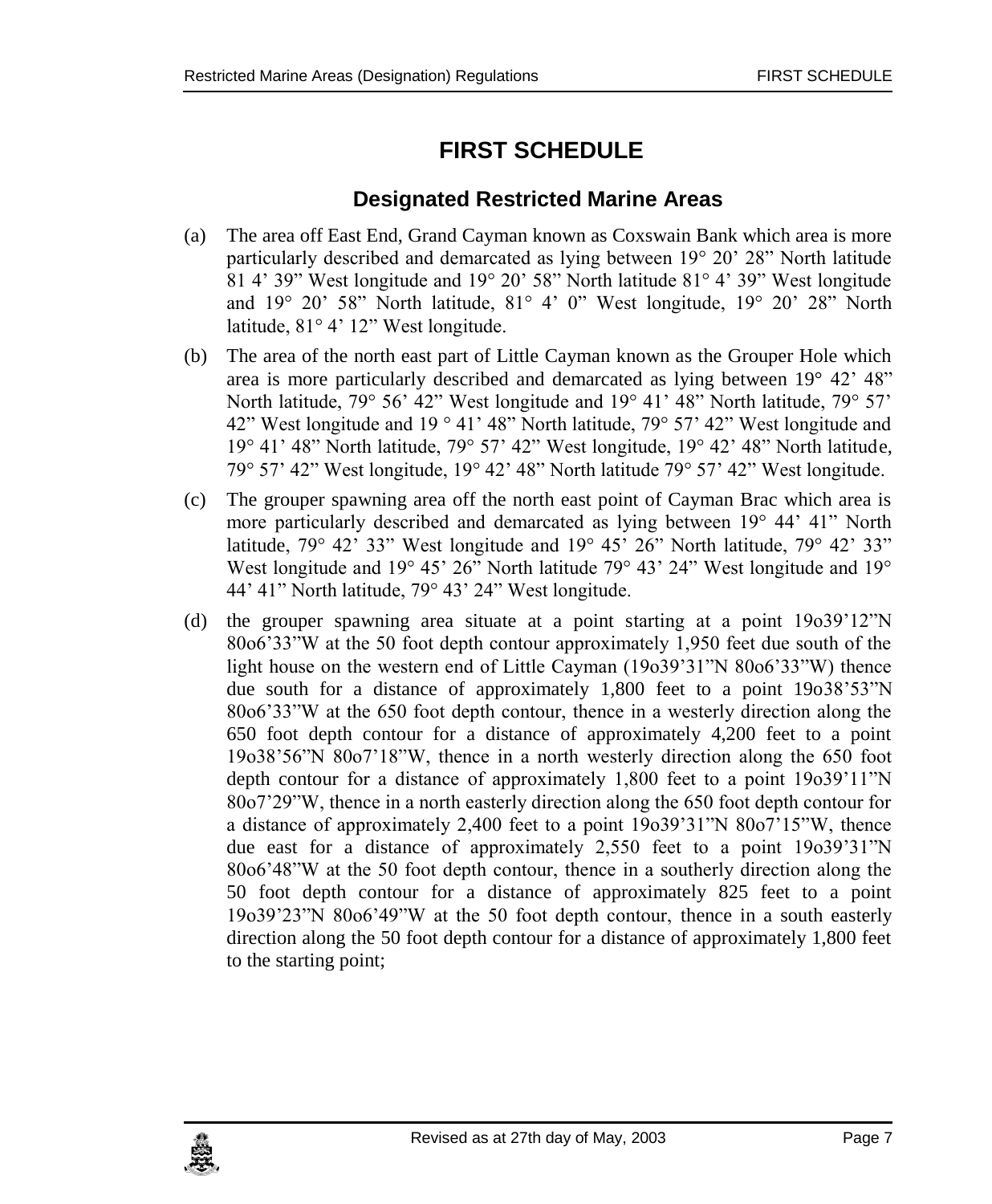- (e) the grouper spawning area situate at a point starting at 19o41'03"N 79o53'57"W at the 50 foot depth contour approximately 2126 feet due west of West End Point Cayman Brac, thence due west for a distance of approximately 2734 feet to a point 19o41'03"N 79o54'24"W at the 650 foot depth contour, thence due south along the 650 foot depth contour for a distance of approximately 2430 feet to a point 19o40'42"N 79o54'24"W at the 650 foot depth contour, thence in a south easterly direction along the 650 foot depth contour for a distance of approximately 3030 feet to a point 19o40'27"N 79o53'54"W at the 650 foot depth contour, thence in an easterly direction along the 650 foot depth contour for a distance of approximately 2430 feet to a point 19o40'34"N 79o53'30"W at the 650 foot depth contour, thence due north for a distance of approximately 1215 feet to a point 19o40'45"N 79o53'30"W at the 50 foot depth contour, thence in a north westerly direction along the 50 foot depth contour for a distance of approximately 2430 feet to a point 19o40'51"N 79o53'51"W at the 50 foot depth contour, thence in a north westerly direction along the 50 foot depth contour for a distance of approximately 1519 feet to the starting point;
- (f) the grouper spawning area situate to the south west of Sand Cay, South Sound, Grand Cayman, which area is more particularly described and demarcated as lying between 19o15'00"N 81o22'54"W and 19o15'00"N 81o24'00"W and 19o15'48"N 81o24'00"W and 19o15'48"N 81o22'54"W; and
- (g) the following grouper spawning areas-
	- (i) situate at the North East End of the Grand Cayman (Twelve Mile) Bank (lying within the twelve mile territorial waters) between 19o20'48N 81o33'12"W and 19o20'00"N 81o33'12"W and 19o20'00"N 81o34'12"W and 19o20'48"N 81o34'12"W; and
	- (ii) situate at the South West End of Grand Cayman (Twelve Mile) Bank (lying outside the twelve mile territorial waters) between 19o20'00"N 81o35'48"W and 19o19'00"N 81o35'48"W and 19o19'00"N 81o36'48"W and 19o20'00"N 81o36'48"W.

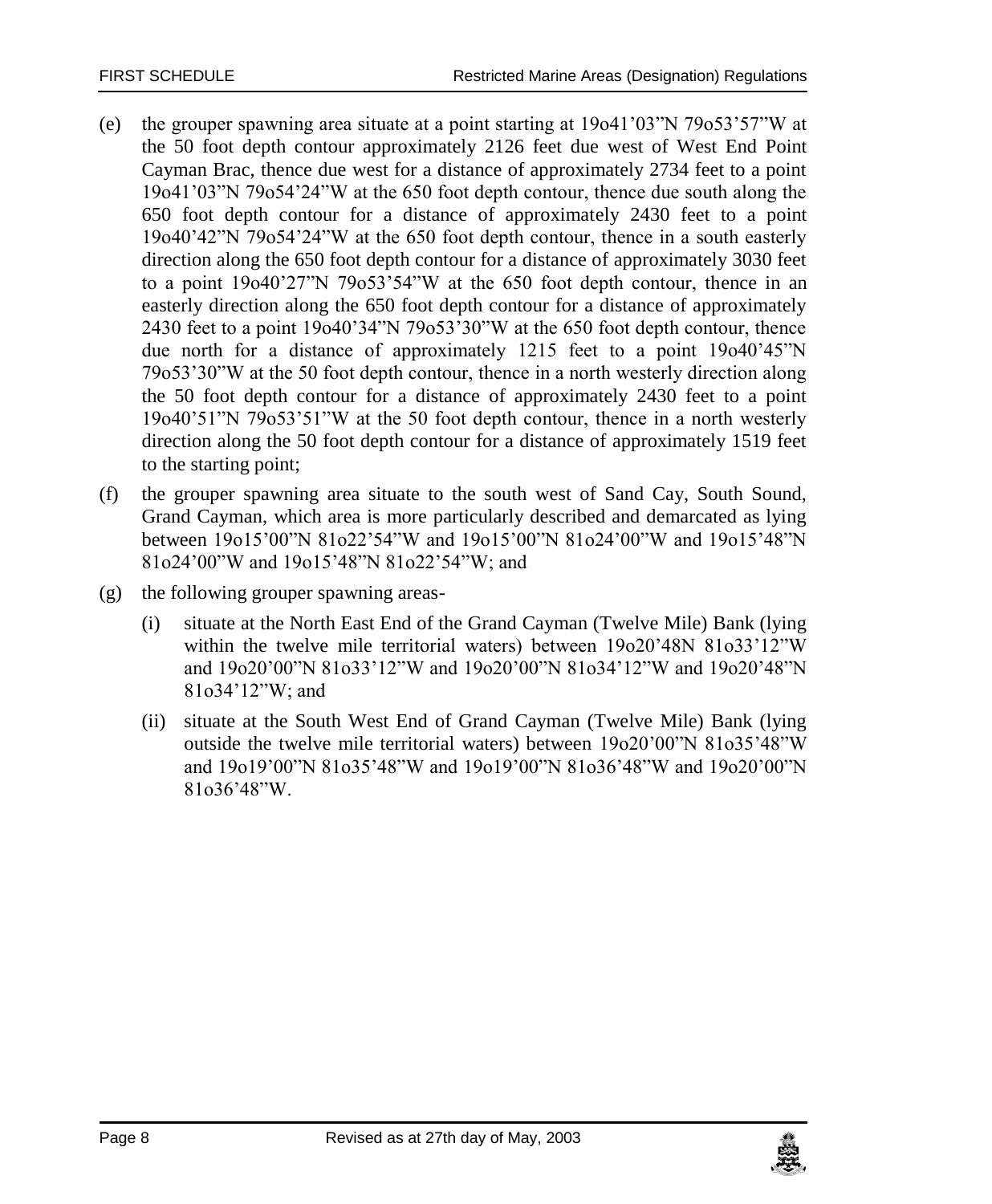## **SECOND SCHEDULE**

### **PART A**

<span id="page-8-1"></span><span id="page-8-0"></span>

**Grand Cayman & 12-Mile Bank Grouper Spawning Areas** 



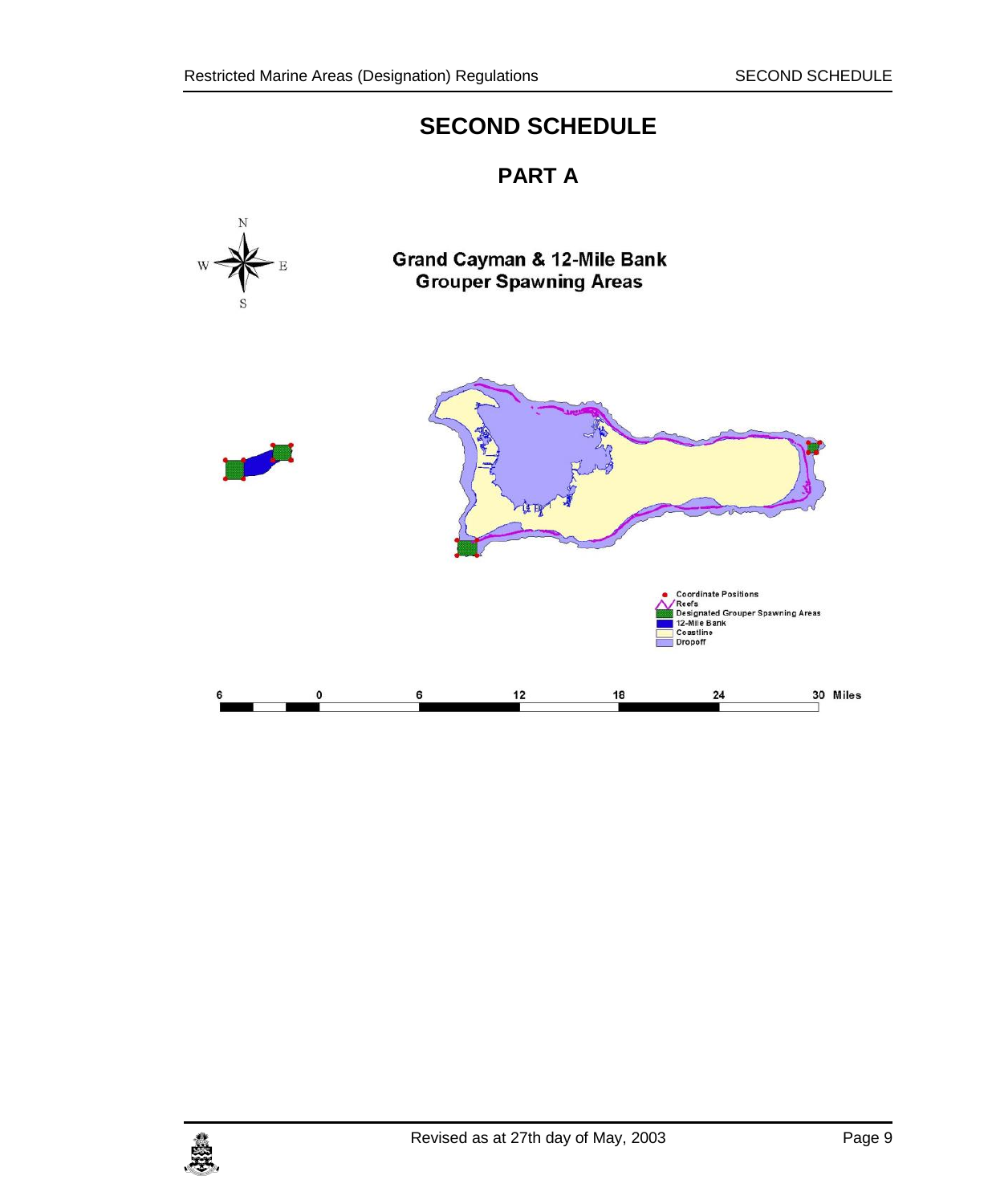## **PART B**

<span id="page-9-0"></span>